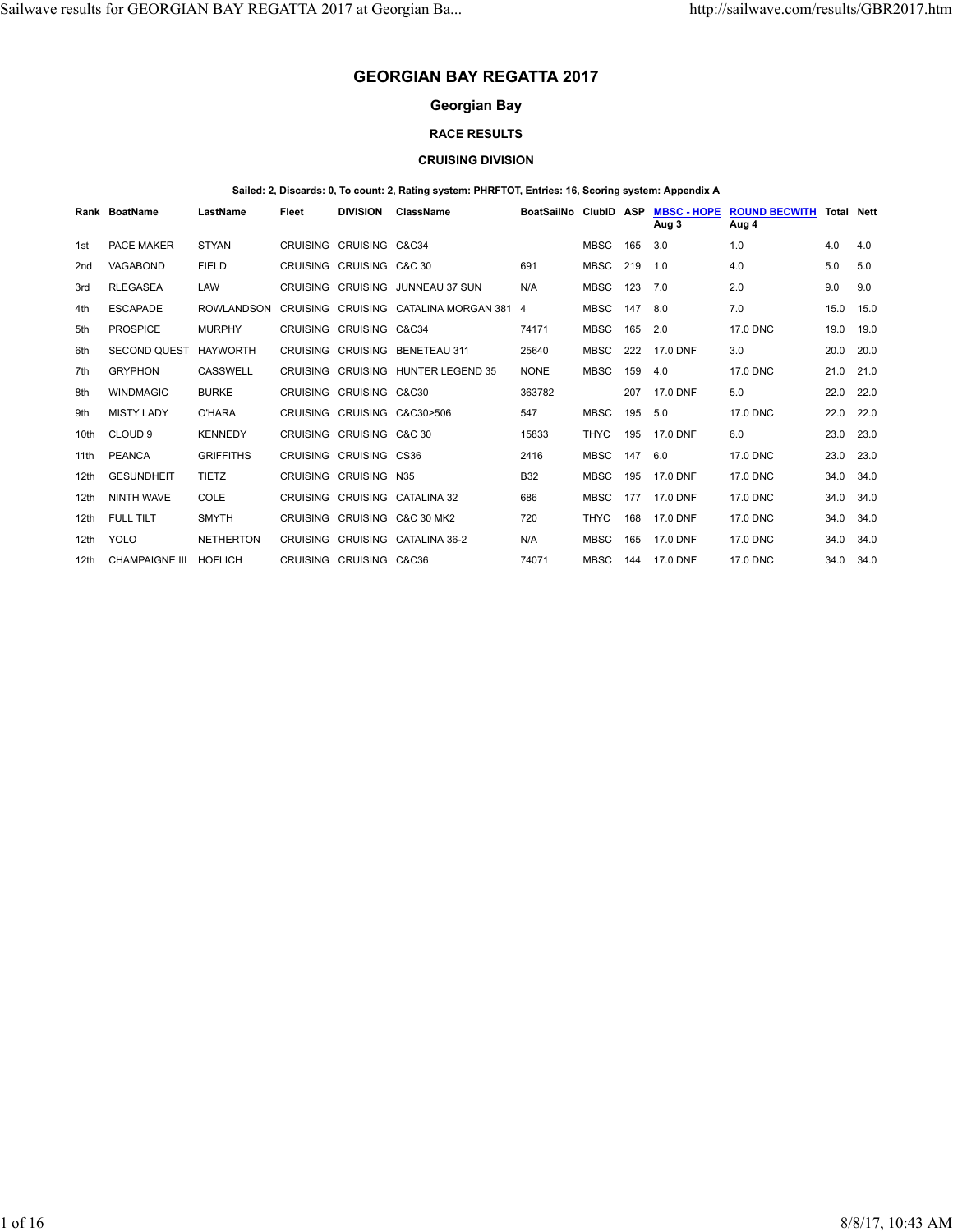## **HIGH FLYING DIVISION**

| Sailed: 2, Discards: 0, To count: 2, Rating system: PHRFTOT, Entries: 4, Scoring system: Appendix A |  |  |  |
|-----------------------------------------------------------------------------------------------------|--|--|--|
|                                                                                                     |  |  |  |

|     | Rank BoatName        | LastName | Fleet | <b>DIVISION</b>                 | ClassName                                              | BoatSailNo ClubID ASP |             |     | Aug 3   | MBSC-HOPE ROUND BECWITH Total Nett<br>Aug 4 |      |      |
|-----|----------------------|----------|-------|---------------------------------|--------------------------------------------------------|-----------------------|-------------|-----|---------|---------------------------------------------|------|------|
| 1st | SHANNON I            | OWSTON   |       | FLYING HIGH FLYING C&C 30 > 506 |                                                        | 428                   | RBC.        | 183 | 2.0     | 1.0                                         | 3.0  | 3.0  |
| 2nd | <b>EROICA</b>        |          |       |                                 | WIMMER/PALMER FLYING HIGH FLYING ELVSTROM 32 MOD 34093 |                       | THYC        | 154 | 1.0     | 2.0                                         | 3.0  | 3.0  |
| 3rd | MOON SHADOW BELL     |          |       | FLYING HIGH FLYING C&C32        |                                                        | 184                   | <b>MBSC</b> | 168 | 5.0 DNF | 3.0                                         | 8.0  | 8.0  |
| 4th | FAST FORWARD BOLLAND |          |       | FLYING HIGH FLYING ABOTT 27     |                                                        | 34863                 | BYC.        | 177 | 5.0 DNC | 5.0 DNC                                     | 10.0 | 10.0 |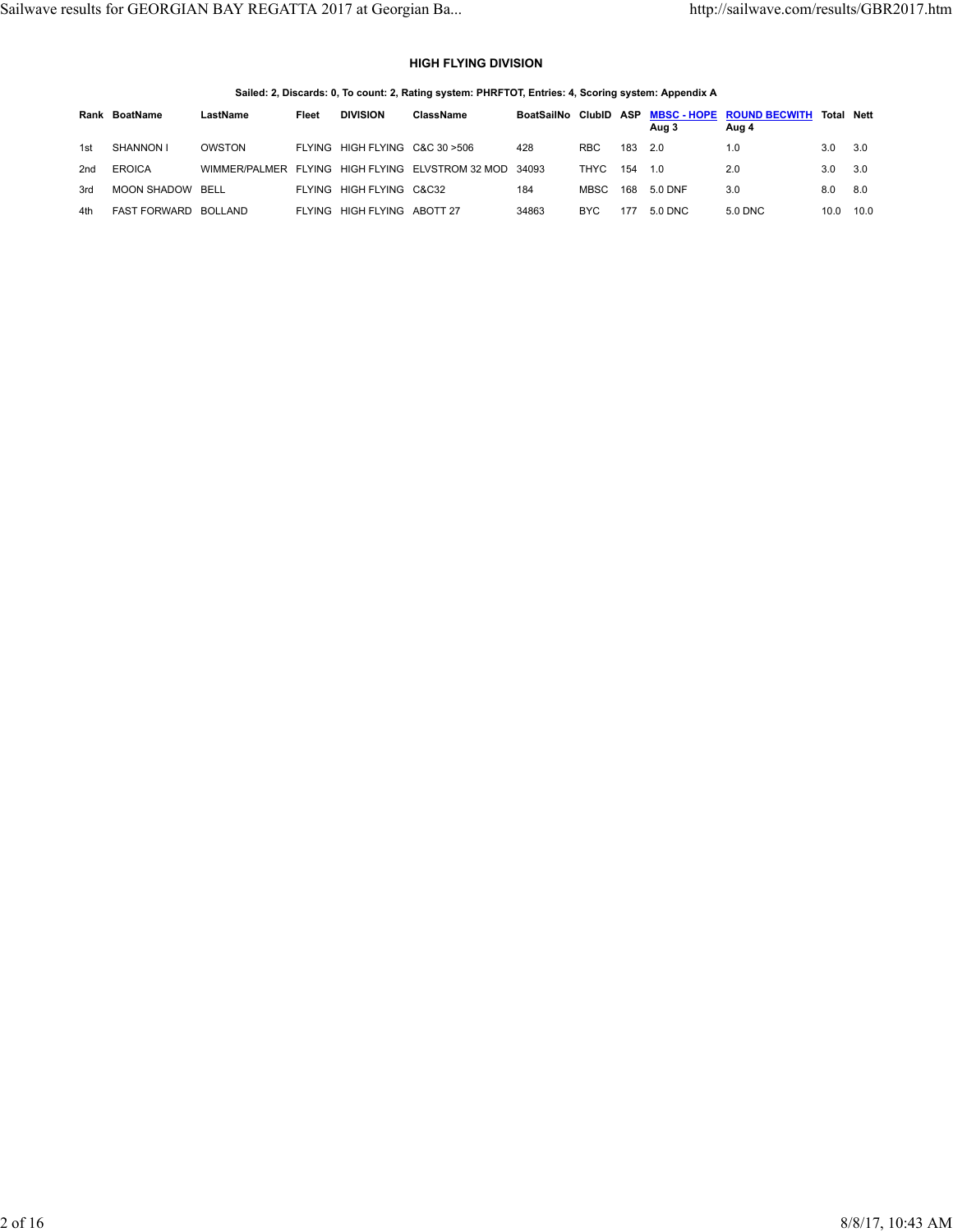### **HIGH WHITE DIVISION**

**Sailed: 2, Discards: 0, To count: 2, Rating system: PHRFTOT, Entries: 7, Scoring system: Appendix A**

|     | Rank BoatName     | LastName         | Fleet | <b>DIVISION</b>              | ClassName                             | BoatSailNo ClubID ASP |             |     | <b>MBSC - HOPE</b><br>Aug 3 | <b>ROUND BECWITH</b><br>Aug 4 |      | <b>Total Nett</b> |
|-----|-------------------|------------------|-------|------------------------------|---------------------------------------|-----------------------|-------------|-----|-----------------------------|-------------------------------|------|-------------------|
| 1st | <b>SGIAN DUBH</b> | <b>YOUNG</b>     |       |                              | WHITE HIGH WHITE NIAGARA 26 OB **     | <b>CAN 14</b>         | CWYC        | 207 | 1.0                         | 1.0                           | 2.0  | 2.0               |
| 2nd | EVER GREEN        | HAYDEN           |       |                              | WHITE HIGH WHITE ISLANDER 30 MK 2 127 |                       | MBSC        | 204 | 2.0                         | 2.0                           | 4.0  | 4.0               |
| 3rd | LIBRA             | <b>MATTHEWS</b>  |       | WHITE HIGH WHITE AJAX 28     |                                       | A28                   | <b>RBC</b>  | 228 | 3.0                         | 7.0                           | 10.0 | 10.0              |
| 4th | ZEAL BOOT         | <b>HIGGS</b>     |       | WHITE HIGH WHITE C&C30>506   |                                       | 417                   | MBSC        | 208 | 4.0                         | 6.0                           | 10.0 | 10.0              |
| 5th | <b>BLUE SKIES</b> | <b>TROSTER</b>   |       | WHITE HIGH WHITE C&C 27 MK 3 |                                       | 27                    | <b>THYC</b> | 210 | 5.0                         | 5.0                           | 10.0 | 10.0              |
| 6th | <b>WINDANCE</b>   | <b>BOND</b>      |       | WHITE HIGH WHITE C&C 30      |                                       | 24152                 | CWYC        | 213 | 8.0 DNF                     | 3.0                           | 11.0 | 11.0              |
| 7th | LIBRA II          | <b>BANNISTER</b> |       |                              | WHITE HIGH WHITE CONTESSA 32          | 68                    | <b>RBC</b>  | 216 | 8.0 DNF                     | 4.0                           | 12.0 | 12.0              |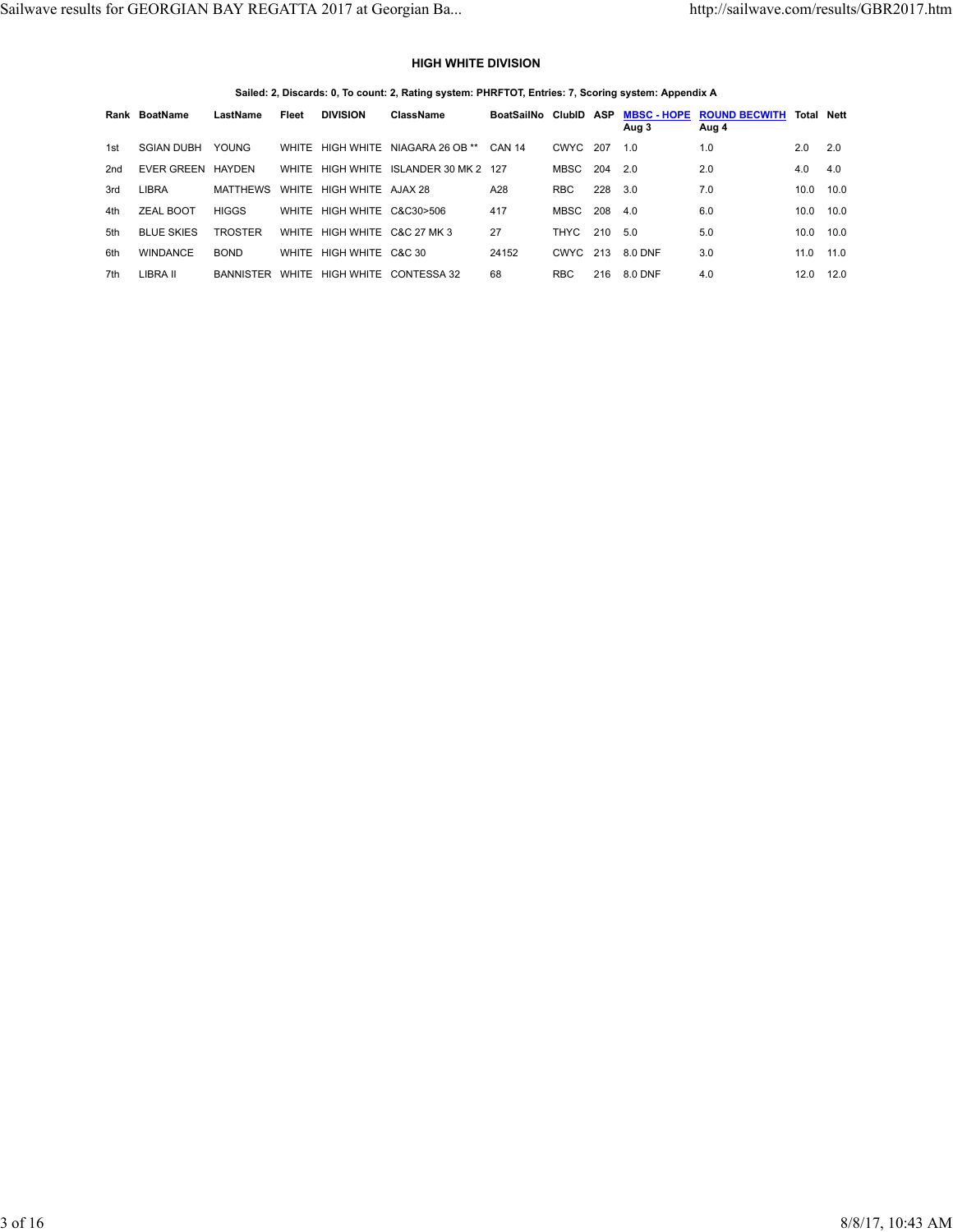### **LOW FLYING DIVISION**

**Sailed: 2, Discards: 0, To count: 2, Rating system: PHRFTOT, Entries: 5, Scoring system: Appendix A**

|     | Rank BoatName          | LastName      | Fleet  | <b>DIVISION</b> | ClassName                                              | BoatSailNo ClubID |                | ASP | Aug 3 | <b>MBSC-HOPE ROUND BECWITH</b><br>Aug 4 | <b>Total Nett</b> |     |
|-----|------------------------|---------------|--------|-----------------|--------------------------------------------------------|-------------------|----------------|-----|-------|-----------------------------------------|-------------------|-----|
| 1st | <b>ARDA</b>            | WARMELINK     | FLYING |                 | LOW FLYING GOMAN EXP 30                                | 16                | <b>RBC</b>     | 148 | 1.0   | 1.0                                     | 2.0               | 2.0 |
| 2nd | <b>TARGA</b>           |               |        |                 | WOOLNOUGH FLYING LOW FLYING BENETEAU 1ST 10R ** CAN 30 |                   | <b>CWYC</b>    | 88  | 4.0   | 2.0                                     | 6.0               | 6.0 |
| 3rd | <b>BUSH WACKER REE</b> |               |        |                 | FLYING LOW FLYING SOVEREL 33-2 IB                      | 26                | <b>CWYC</b>    | 88  | 2.0   | 4.0                                     | 6.0               | 6.0 |
| 4th | <b>ARIADNA</b>         | VERMANDER     | FLYING |                 | LOW FLYING HUNTER LEGEND                               | 27                | <b>CWYC</b>    | 140 | 5.0   | 3.0                                     | 8.0               | 8.0 |
| 5th | LOLLYGAG               | <b>MURPHY</b> | FLYING | LOW FLYING CS33 |                                                        | 3477              | <b>BAYPORT</b> | 147 | 3.0   | 5.0                                     | 8.0               | 8.0 |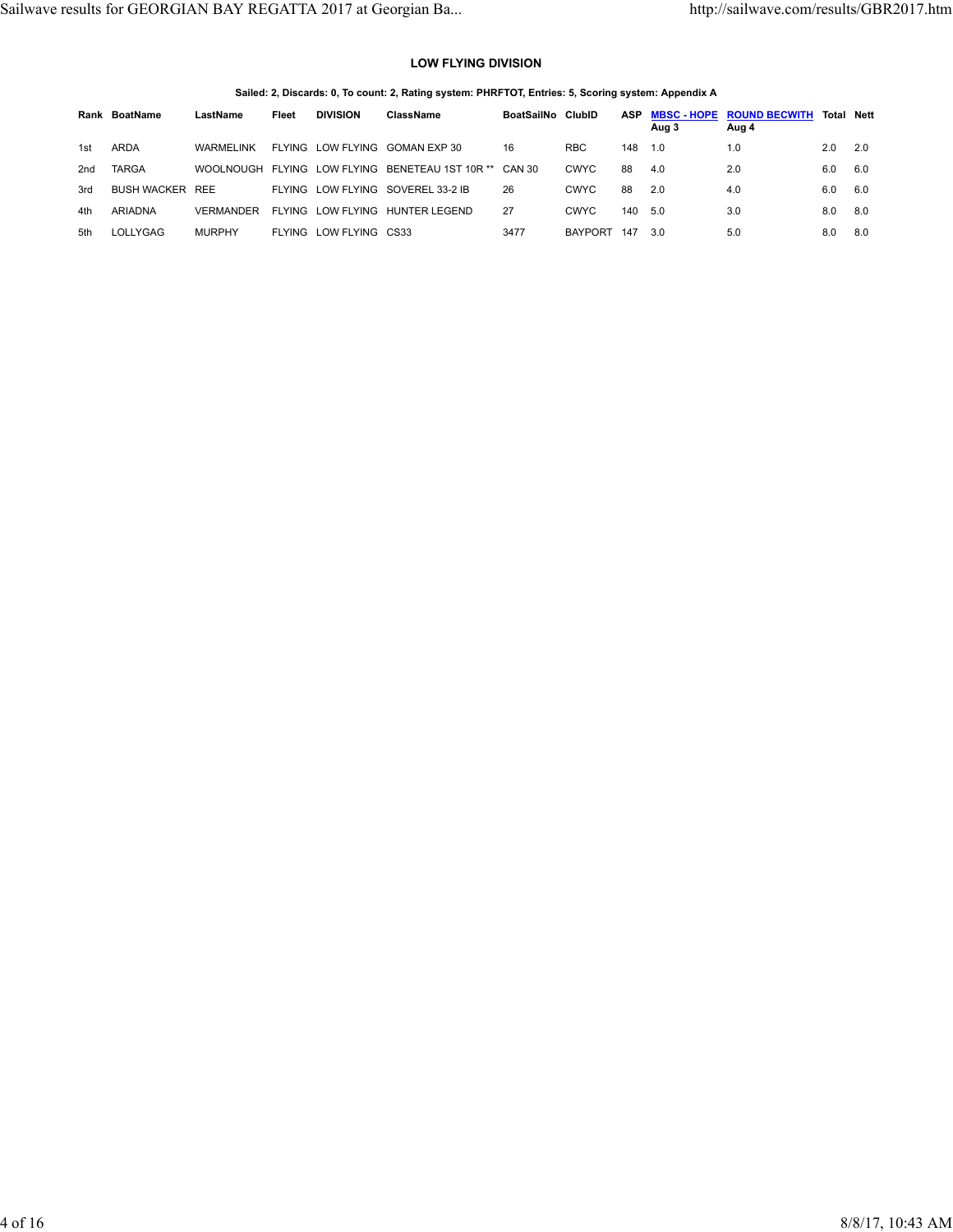### **LOW WHITE DIVISION**

**Sailed: 2, Discards: 0, To count: 2, Rating system: PHRFTOT, Entries: 8, Scoring system: Appendix A**

|                 | Rank BoatName      | LastName         | Fleet | <b>DIVISION</b>            | ClassName                             | BoatSailNo ClubID ASP |             |     | <b>MBSC - HOPE</b><br>Aug 3 | <b>ROUND BECWITH</b><br>Aug 4 | <b>Total Nett</b> |      |
|-----------------|--------------------|------------------|-------|----------------------------|---------------------------------------|-----------------------|-------------|-----|-----------------------------|-------------------------------|-------------------|------|
| 1st             | QAMOTIO            | CAMPBELL         |       |                            | WHITE LOW WHITE GOMAN EXP 35          | 54363                 | <b>CWYC</b> | 135 | 2.0                         | 1.0                           | 3.0               | 3.0  |
| 2 <sub>nd</sub> | EXPRESSION         | PARKHURST        |       |                            | WHITE LOW WHITE GOMAN EXP 30          | 32017                 | MBSC        | 162 | 1.0                         | 4.0                           | 5.0               | 5.0  |
| 3rd             | <b>GUARDIAN II</b> | <b>JOHNSTON</b>  |       | WHITE LOW WHITE TARTAN 37  |                                       | <b>T37</b>            | THYC        | 159 | 4.0                         | 2.0                           | 6.0               | 6.0  |
| 4th             | ARIAEL             | <b>WILL</b>      |       |                            | WHITE LOW WHITE BRISTOL 43.3          | 2699                  | MBSC        | 143 | 5.0                         | 3.0                           | 8.0               | 8.0  |
| 5th             | GRIZZLY            | <b>WILSON</b>    |       |                            | WHITE LOW WHITE GOMAN EXP 30          | 34335                 | <b>MBSC</b> | 162 | 3.0                         | 9.0 DNF                       | 12.0              | 12.0 |
| 6th             | THE PERK           | <b>ROBERTSON</b> |       | WHITE LOW WHITE C&C40 1979 |                                       | 64012                 | MBSC        | 114 | 6.0                         | 6.0                           | 12.0              | 12.0 |
| 7th             | <b>WINDHOVER</b>   | <b>FINDLAY</b>   |       |                            | WHITE LOW WHITE CATALINA 350-1 WK 120 |                       | <b>RBC</b>  | 165 | 9.0 DNF                     | 5.0                           | 14.0              | 14.0 |
| 8th             | <b>MALAIKA</b>     | DALLE            |       | WHITE LOW WHITE ELITE 30R  |                                       | 83099                 | <b>THYC</b> | 171 | 9.0 DNF                     | 9.0 DNC                       | 18.0              | 18.0 |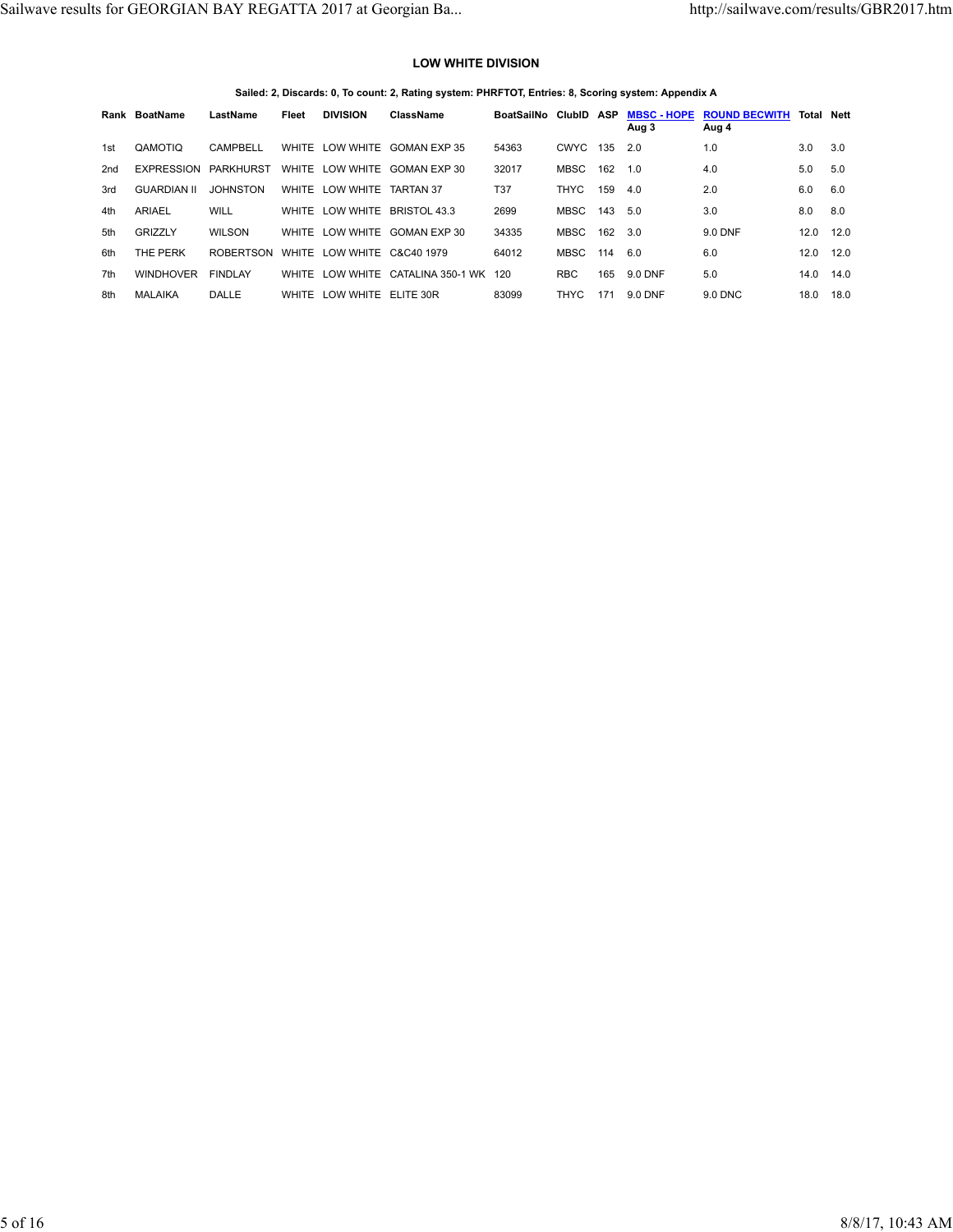## **MBSC - HOPE - CRUISING DIVISION - Aug 3**

#### **Start: Start 1, Finishes: Finish time, Time: 0905, Distance: 20nm**

|                | Rank BoatName         | LastName          | Fleet    | <b>DIVISION</b>          | ClassName                               | BoatSailNo ClubID ASP Start Finish |             |     |      |                     |                     | <b>Elapsed Corrected Points</b> |      |
|----------------|-----------------------|-------------------|----------|--------------------------|-----------------------------------------|------------------------------------|-------------|-----|------|---------------------|---------------------|---------------------------------|------|
| $\mathbf{1}$   | <b>VAGABOND</b>       | <b>FIELD</b>      |          | CRUISING CRUISING C&C 30 |                                         | 691                                | MBSC        | 219 | 0905 |                     | 151356 6:08:56      | 5:36:49                         | 1.0  |
| 2              | <b>PROSPICE</b>       | <b>MURPHY</b>     |          | CRUISING CRUISING C&C34  |                                         | 74171                              | <b>MBSC</b> | 165 | 0905 | 150521 6:00:21      |                     | 6:00:21                         | 2.0  |
| 3              | <b>PACE MAKER</b>     | <b>STYAN</b>      |          | CRUISING CRUISING C&C34  |                                         |                                    | <b>MBSC</b> | 165 | 0905 |                     | 150554 6:00:54      | 6:00:54                         | 3.0  |
| 4              | <b>GRYPHON</b>        | CASSWELL          |          |                          | CRUISING CRUISING HUNTER LEGEND 35      | <b>NONE</b>                        | <b>MBSC</b> | 159 |      | 0905 151156 6:06:56 |                     | 6:10:52                         | 4.0  |
| 5              | <b>MISTY LADY</b>     | O'HARA            |          |                          | CRUISING CRUISING C&C30>506             | 547                                | <b>MBSC</b> | 195 | 0905 |                     | 153723 6:32:23      | 6:12:39                         | 5.0  |
| 6              | <b>PEANCA</b>         | <b>GRIFFITHS</b>  |          | CRUISING CRUISING CS36   |                                         | 2416                               | <b>MBSC</b> | 147 | 0905 |                     | 151139 6:06:39      | 6:18:41                         | 6.0  |
| $\overline{7}$ | <b>RLEGASEA</b>       | LAW               |          |                          | CRUISING CRUISING JUNNEAU 37 SUN        | N/A                                | <b>MBSC</b> | 123 | 0905 |                     | 150845 6:03:45      | 6:32:53                         | 7.0  |
| 8              | <b>ESCAPADE</b>       | <b>ROWLANDSON</b> |          |                          | CRUISING CRUISING CATALINA MORGAN 381 4 |                                    | <b>MBSC</b> | 147 |      |                     | 0905 154030 6:35:30 | 6:48:29                         | 8.0  |
| 9              | <b>SECOND QUEST</b>   | <b>HAYWORTH</b>   |          |                          | CRUISING CRUISING BENETEAU 311          | 25640                              | MBSC        | 222 | 0905 |                     | <b>DNF</b>          |                                 | 17.0 |
| 9              | <b>WINDMAGIC</b>      | <b>BURKE</b>      |          | CRUISING CRUISING C&C30  |                                         | 363782                             |             | 207 | 0905 |                     | <b>DNF</b>          |                                 | 17.0 |
| 9              | CLOUD <sub>9</sub>    | <b>KENNEDY</b>    |          | CRUISING CRUISING C&C 30 |                                         | 15833                              | <b>THYC</b> | 195 | 0905 |                     | <b>DNF</b>          |                                 | 17.0 |
| 9              | <b>GESUNDHEIT</b>     | <b>TIETZ</b>      |          | CRUISING CRUISING N35    |                                         | <b>B32</b>                         | <b>MBSC</b> | 195 | 0905 |                     | <b>DNF</b>          |                                 | 17.0 |
| 9              | NINTH WAVE            | COLE              |          |                          | CRUISING CRUISING CATALINA 32           | 686                                | <b>MBSC</b> | 177 | 0905 |                     | <b>DNF</b>          |                                 | 17.0 |
| 9              | <b>FULL TILT</b>      | <b>SMYTH</b>      |          |                          | CRUISING CRUISING C&C 30 MK2            | 720                                | <b>THYC</b> | 168 | 0905 |                     | <b>DNF</b>          |                                 | 17.0 |
| 9              | YOLO                  | <b>NETHERTON</b>  | CRUISING |                          | CRUISING CATALINA 36-2                  | N/A                                | <b>MBSC</b> | 165 | 0905 |                     | <b>DNF</b>          |                                 | 17.0 |
| 9              | <b>CHAMPAIGNE III</b> | <b>HOFLICH</b>    |          | CRUISING CRUISING C&C36  |                                         | 74071                              | <b>MBSC</b> | 144 | 0905 |                     | <b>DNF</b>          |                                 | 17.0 |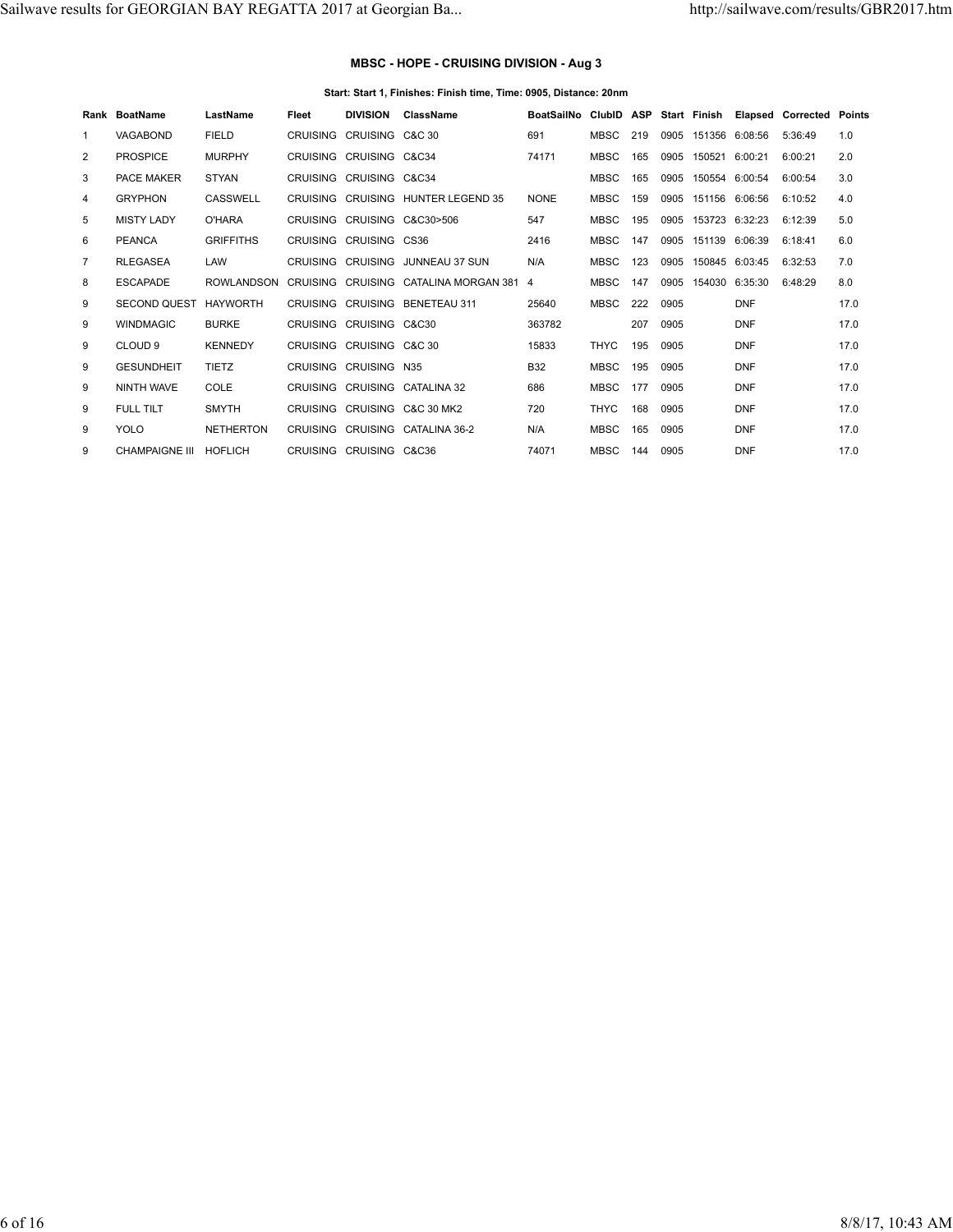# **ROUND BECWITH - CRUISING DIVISION - Aug 4**

| Start: Start 1, Finishes: Finish time, Time: 0925 |  |
|---------------------------------------------------|--|
|---------------------------------------------------|--|

|    | Rank BoatName       | LastName        | Fleet | <b>DIVISION</b>          | ClassName                               | BoatSailNo ClubID ASP Start Finish Elapsed Corrected Points |       |     |      |        |                |         |     |
|----|---------------------|-----------------|-------|--------------------------|-----------------------------------------|-------------------------------------------------------------|-------|-----|------|--------|----------------|---------|-----|
|    | <b>PACE MAKER</b>   | <b>STYAN</b>    |       | CRUISING CRUISING C&C34  |                                         |                                                             | MBSC. | 165 | 0925 | 110036 | 1:35:36        | 1:35:36 | 1.0 |
| 2  | <b>RLEGASEA</b>     | LAW             |       |                          | CRUISING CRUISING JUNNEAU 37 SUN        | N/A                                                         | MBSC  | 123 | 0925 | 110157 | 1:36:57        | 1:44:43 | 2.0 |
| 3  | <b>SECOND QUEST</b> | <b>HAYWORTH</b> |       |                          | CRUISING CRUISING BENETEAU 311          | 25640                                                       | MBSC. | 222 | 0925 | 112108 | 1:56:08        | 1:45:31 | 3.0 |
| 4  | VAGABOND            | <b>FIELD</b>    |       | CRUISING CRUISING C&C 30 |                                         | 691                                                         | MBSC. | 219 | 0925 |        | 112548 2:00:48 | 1:50:17 | 4.0 |
| 5. | <b>WINDMAGIC</b>    | <b>BURKE</b>    |       | CRUISING CRUISING C&C30  |                                         | 363782                                                      |       | 207 | 0925 |        | 112920 2:04:20 | 1:55:45 | 5.0 |
| 6  | CLOUD <sub>9</sub>  | <b>KENNEDY</b>  |       | CRUISING CRUISING C&C 30 |                                         | 15833                                                       | THYC  | 195 | 0925 |        | 113108 2:06:08 | 1:59:47 | 6.0 |
|    | <b>ESCAPADE</b>     | ROWLANDSON      |       |                          | CRUISING CRUISING CATALINA MORGAN 381 4 |                                                             | MBSC. | 147 | 0925 | 112844 | 2.03.44        | 2.07.48 | 7.0 |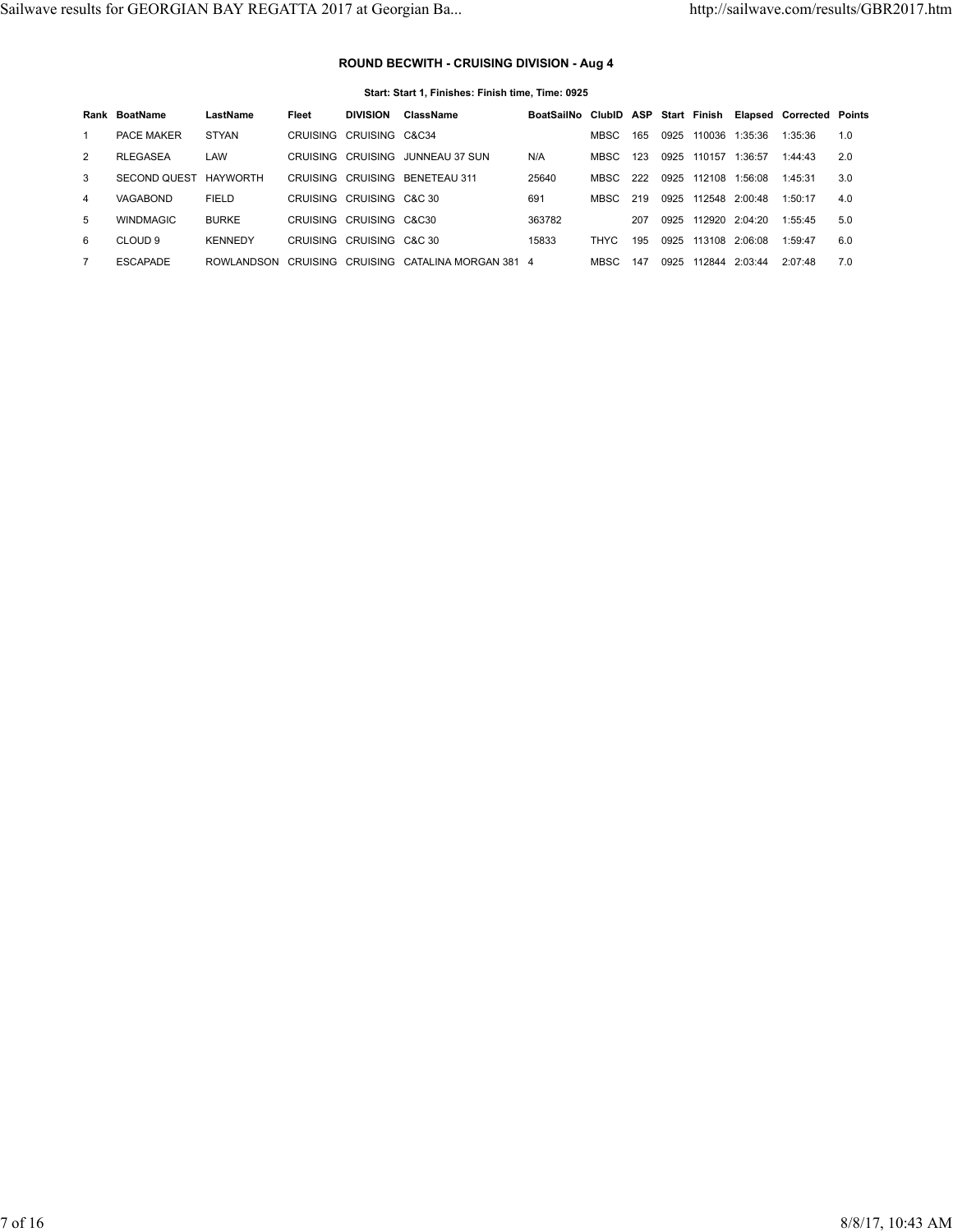## **MBSC - HOPE - HIGH FLYING DIVISION - Aug 3**

#### **Start: Start 3, Finishes: Finish time, Time: 0945, Distance: 20nm**

| Rank | BoatName         | LastName | Fleet | <b>DIVISION</b>                 | ClassName                                              | BoatSailNo ClubID ASP Start Finish Elapsed Corrected |      |     |      |                     |                                 |         | Points |
|------|------------------|----------|-------|---------------------------------|--------------------------------------------------------|------------------------------------------------------|------|-----|------|---------------------|---------------------------------|---------|--------|
|      | <b>EROICA</b>    |          |       |                                 | WIMMER/PALMER FLYING HIGH FLYING ELVSTROM 32 MOD 34093 |                                                      | THYC |     |      |                     | 154 0945 142305 4:38:05 4:43:35 |         | 1 ∩    |
|      | SHANNON I        | OWSTON   |       | FLYING HIGH FLYING C&C 30 > 506 |                                                        | 428                                                  | RBC. | 183 |      | 0945 145827 5:13:27 |                                 | 5.03.48 | 2 O    |
|      | MOON SHADOW BELL |          |       | FLYING HIGH FLYING C&C32        |                                                        | 184                                                  | MBSC | 168 | 0945 |                     | <b>DNF</b>                      |         | 5.0    |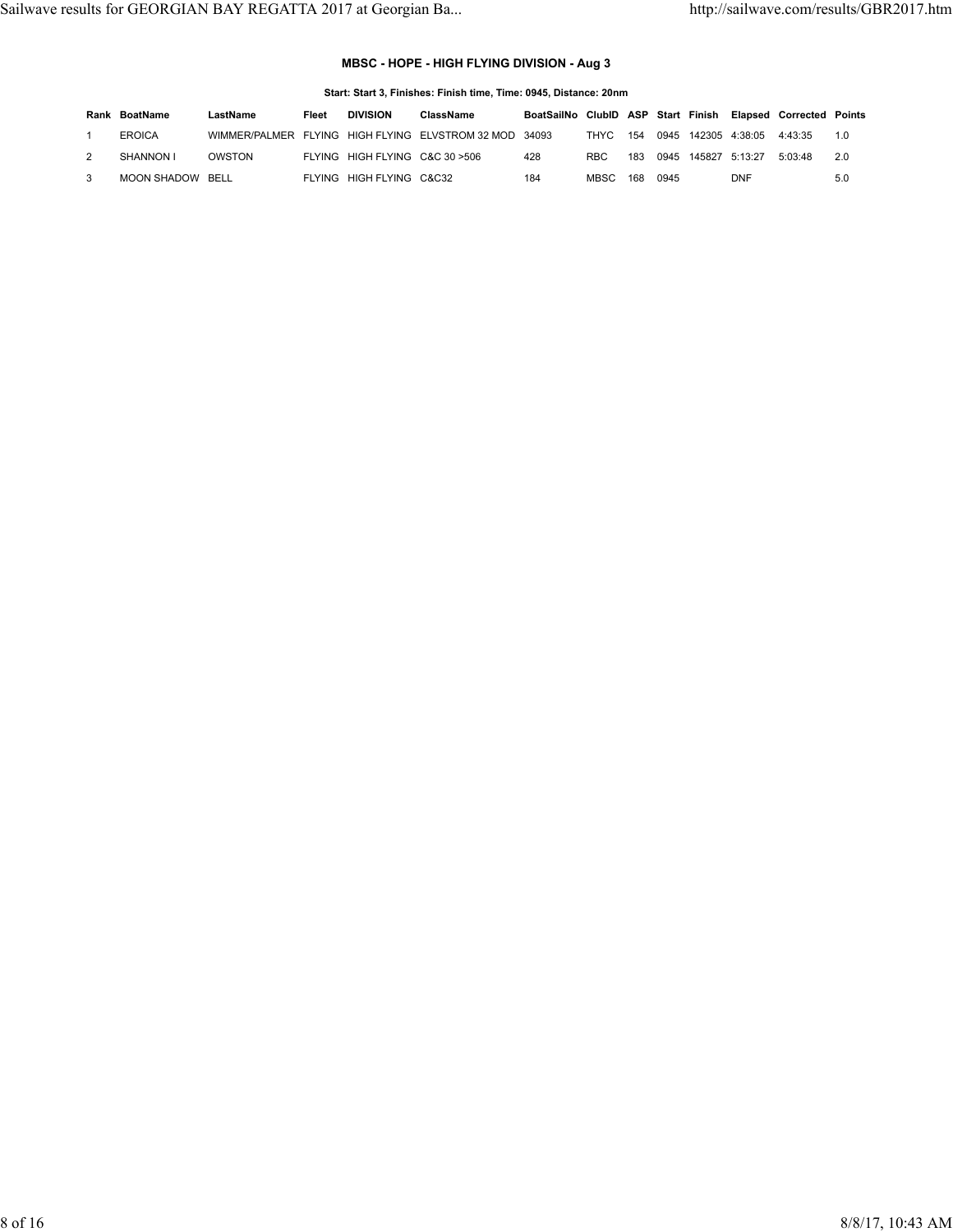## **ROUND BECWITH - HIGH FLYING DIVISION - Aug 4**

| Start: Start 3, Finishes: Finish time, Time: 0945 |                  |          |       |                                 |                                                        |                                                             |             |     |      |        |         |         |     |
|---------------------------------------------------|------------------|----------|-------|---------------------------------|--------------------------------------------------------|-------------------------------------------------------------|-------------|-----|------|--------|---------|---------|-----|
|                                                   | Rank BoatName    | LastName | Fleet | <b>DIVISION</b>                 | ClassName                                              | BoatSailNo ClubID ASP Start Finish Elapsed Corrected Points |             |     |      |        |         |         |     |
|                                                   | SHANNON I        | OWSTON   |       | FLYING HIGH FLYING C&C 30 > 506 |                                                        | 428                                                         | RBC.        | 183 | 0945 | 112353 | 1:38:53 | 1:35:50 | 1.0 |
| 2                                                 | <b>EROICA</b>    |          |       |                                 | WIMMER/PALMER FLYING HIGH FLYING ELVSTROM 32 MOD 34093 |                                                             | THYC        | 154 | 0945 | 111941 | 1:34:41 | 1:36:34 | 2.0 |
| 3                                                 | MOON SHADOW BELL |          |       | FLYING HIGH FLYING C&C32        |                                                        | 184                                                         | <b>MBSC</b> | 168 | 0945 | 113028 | 1:45:28 | 1:44:55 | 3.0 |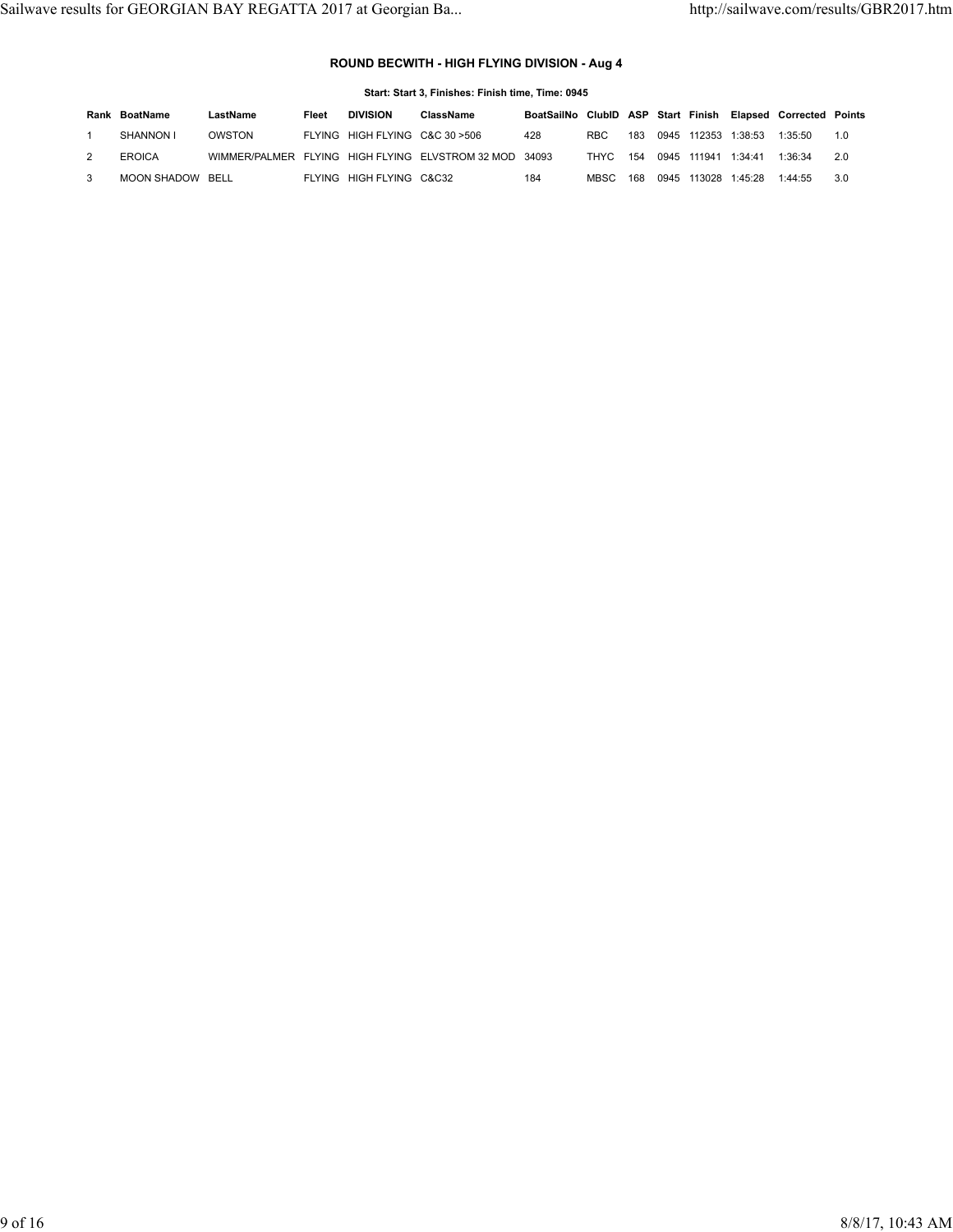## **MBSC - HOPE - HIGH WHITE DIVISION - Aug 3**

#### **Start: Start 4, Finishes: Finish time, Time: 0925, Distance: 20nm**

|   | Rank BoatName     | LastName       | Fleet | <b>DIVISION</b>                   | ClassName                              | BoatSailNo ClubID ASP Start Finish Elapsed Corrected Points |            |     |      |                |                     |         |     |
|---|-------------------|----------------|-------|-----------------------------------|----------------------------------------|-------------------------------------------------------------|------------|-----|------|----------------|---------------------|---------|-----|
|   | <b>SGIAN DUBH</b> | <b>YOUNG</b>   |       |                                   | WHITE HIGH WHITE NIAGARA 26 OB **      | <b>CAN 14</b>                                               | CWYC 207   |     | 0925 | 144605 5:21:05 |                     | 4:58:55 | 1.0 |
| 2 | EVER GREEN HAYDEN |                |       |                                   | WHITE HIGH WHITE ISLANDER 30 MK 2 127  |                                                             | MBSC.      | 204 |      |                | 0925 145416 5:29:16 | 5:08:03 | 2.0 |
| 3 | LIBRA             |                |       | MATTHEWS WHITE HIGH WHITE AJAX 28 |                                        | A28                                                         | <b>RBC</b> | 228 |      |                | 0925 151246 5:47:46 | 5:12:58 | 3.0 |
| 4 | ZEAL BOOT         | <b>HIGGS</b>   |       | WHITE HIGH WHITE C&C30>506        |                                        | 417                                                         | MBSC.      | 208 | 0925 |                | 150613 5:41:13      | 5:17:08 | 4.0 |
| 5 | <b>BLUE SKIES</b> | <b>TROSTER</b> |       | WHITE HIGH WHITE C&C 27 MK 3      |                                        | 27                                                          | THYC.      | 210 | 0925 | 151554 5:50:54 |                     | 5:25:04 | 5.0 |
| 6 | <b>WINDANCE</b>   | <b>BOND</b>    |       | WHITE HIGH WHITE C&C 30           |                                        | 24152                                                       | CWYC 213   |     | 0925 |                | <b>DNF</b>          |         | 8.0 |
| 6 | LIBRA II          |                |       |                                   | BANNISTER WHITE HIGH WHITE CONTESSA 32 | 68                                                          | <b>RBC</b> | 216 | 0925 |                | <b>DNF</b>          |         | 8.0 |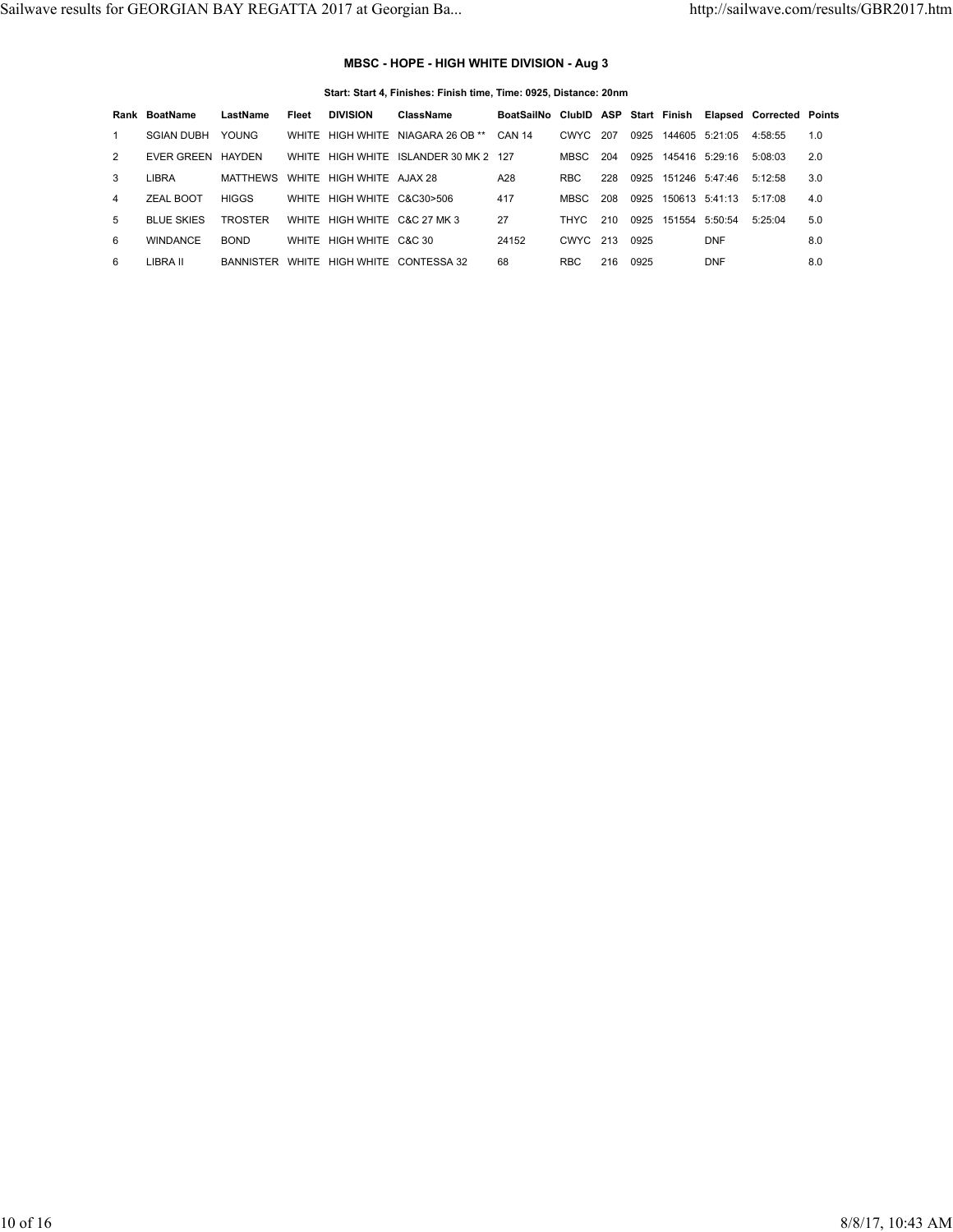## **ROUND BECWITH - HIGH WHITE DIVISION - Aug 4**

|   | Start: Start 4, Finishes: Finish time, Time: 0925 |                 |       |                              |                                       |                                                             |            |     |      |                     |         |         |     |
|---|---------------------------------------------------|-----------------|-------|------------------------------|---------------------------------------|-------------------------------------------------------------|------------|-----|------|---------------------|---------|---------|-----|
|   | Rank BoatName                                     | LastName        | Fleet | <b>DIVISION</b>              | ClassName                             | BoatSailNo ClubID ASP Start Finish Elapsed Corrected Points |            |     |      |                     |         |         |     |
|   | <b>SGIAN DUBH</b>                                 | <b>YOUNG</b>    | WHITE |                              | HIGH WHITE NIAGARA 26 OB **           | <b>CAN 14</b>                                               | CWYC       | 207 | 0925 | 110222 1:37:22      |         | 1:30:39 | 1.0 |
| 2 | EVER GREEN HAYDEN                                 |                 |       |                              | WHITE HIGH WHITE ISLANDER 30 MK 2 127 |                                                             | MBSC       | 204 |      | 0925 111440 1:49:40 |         | 1:42:36 | 2.0 |
| 3 | <b>WINDANCE</b>                                   | <b>BOND</b>     |       | WHITE HIGH WHITE C&C 30      |                                       | 24152                                                       | CWYC 213   |     | 0925 | 111729              | 1:52:29 | 1:43:42 | 3.0 |
| 4 | LIBRA II                                          | BANNISTER       | WHITE |                              | HIGH WHITE CONTESSA 32                | 68                                                          | <b>RBC</b> | 216 | 0925 | 111841              | 1:53:41 | 1:44:18 | 4.0 |
| 5 | <b>BLUE SKIES</b>                                 | TROSTER         |       | WHITE HIGH WHITE C&C 27 MK 3 |                                       | 27                                                          | THYC.      | 210 | 0925 | 111804              | 1:53:04 | 1:44:45 | 5.0 |
| 6 | ZEAL BOOT                                         | <b>HIGGS</b>    | WHITE | HIGH WHITE C&C30>506         |                                       | 417                                                         | MBSC.      | 208 | 0925 | 111909              | 1:54:09 | 1:46:06 | 6.0 |
|   | LIBRA                                             | <b>MATTHEWS</b> | WHITE | HIGH WHITE AJAX 28           |                                       | A28                                                         | <b>RBC</b> | 228 | 0925 | 112509              | 2:00:09 | 1:48:07 | 7.0 |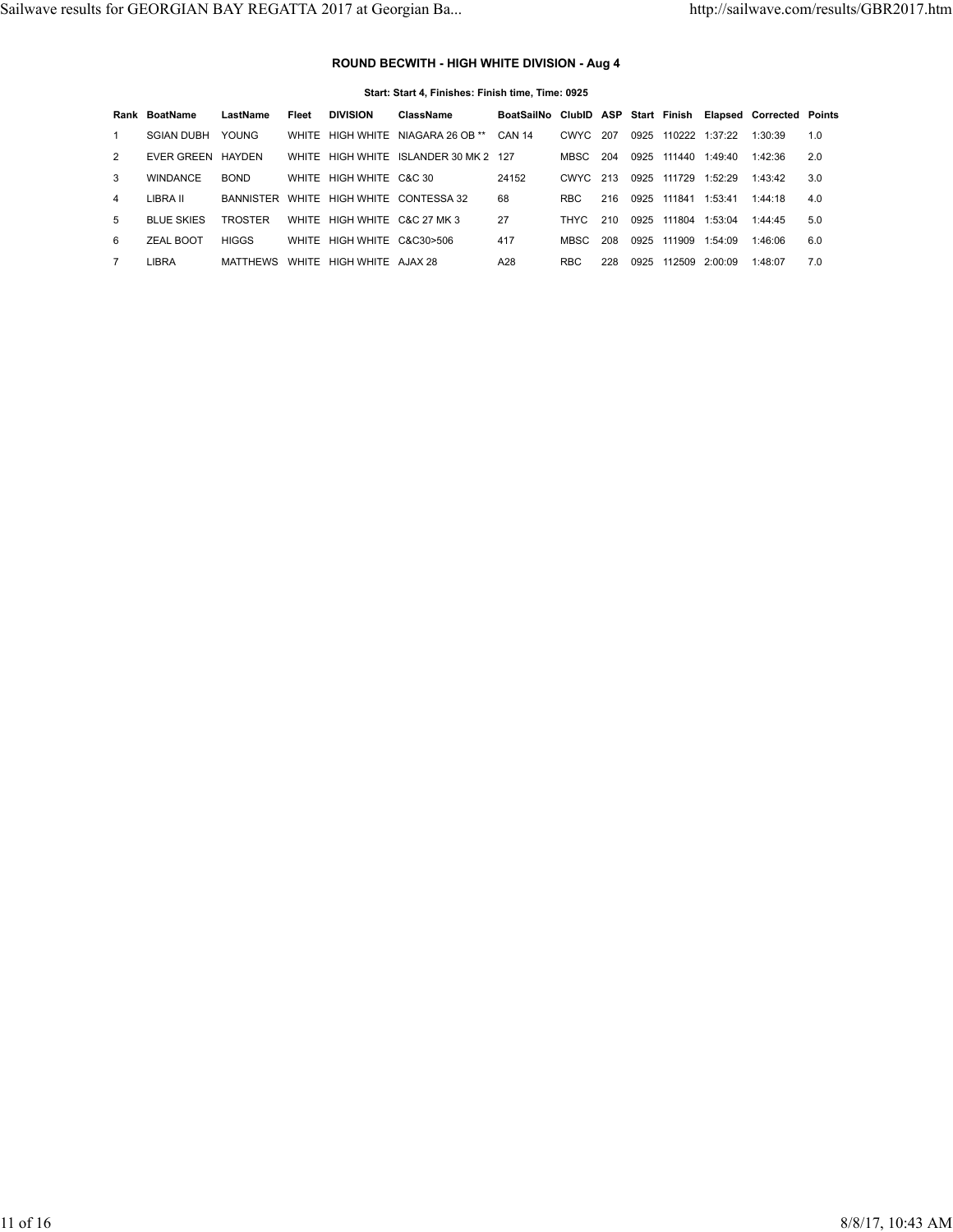## **MBSC - HOPE - LOW FLYING DIVISION - Aug 3**

#### **Start: Start 3, Finishes: Finish time, Time: 0945, Distance: 20nm**

|    | Rank BoatName          | LastName      | Fleet   | <b>DIVISION</b>        | ClassName                                              | BoatSailNo ClubID |                |     |      | ASP Start Finish    |                        | <b>Elapsed Corrected Points</b> |     |
|----|------------------------|---------------|---------|------------------------|--------------------------------------------------------|-------------------|----------------|-----|------|---------------------|------------------------|---------------------------------|-----|
|    | ARDA                   | WARMELINK     |         |                        | FLYING LOW FLYING GOMAN EXP 30                         | 16                | <b>RBC</b>     | 148 | 0940 |                     | 135443 4:14:43 4:22:36 |                                 | 1.0 |
|    | <b>BUSH WACKER REE</b> |               |         |                        | FLYING LOW FLYING SOVEREL 33-2 IB                      | 26                | CWYC.          | 88  | 0945 | 135814 4:13:14      |                        | 4:53:04                         | 2.0 |
| 3  | LOLLYGAG               | <b>MURPHY</b> |         | FLYING LOW FLYING CS33 |                                                        | 3477              | <b>BAYPORT</b> | 147 |      | 0945 150110 5:16:10 |                        | 5.26.33                         | 3.0 |
|    | TARGA                  |               |         |                        | WOOLNOUGH FLYING LOW FLYING BENETEAU 1ST 10R ** CAN 30 |                   | <b>CWYC</b>    | 88  | 0945 |                     | 143208 4:47:08 5:32:18 |                                 | 4.0 |
| 5. | ARIADNA                | VERMANDER     | FI YING |                        | LOW FLYING HUNTER LEGEND                               | 27                | CWYC.          | 140 | 0945 |                     | 150312 5:18:12         | 5.32.54                         | 5.0 |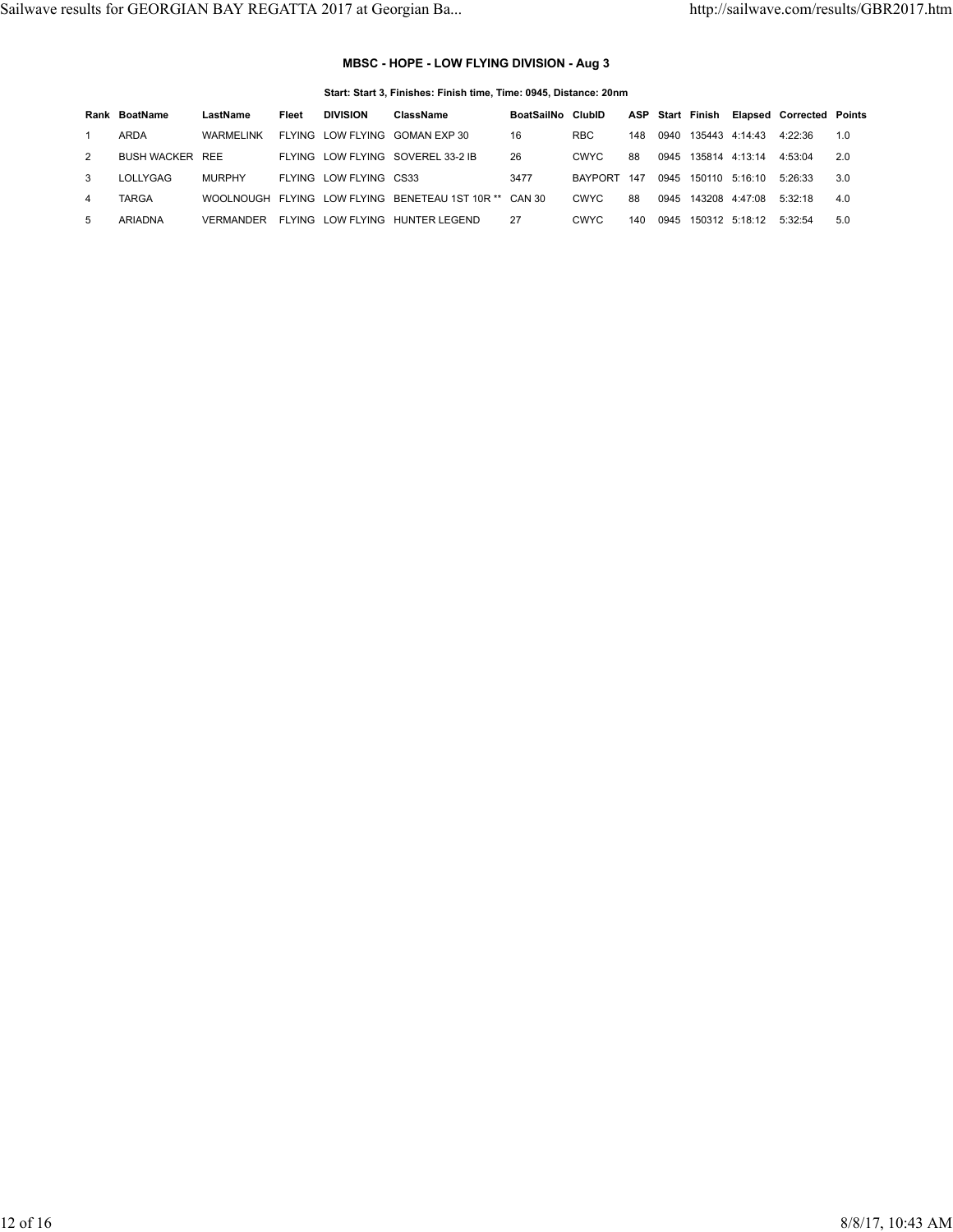## **ROUND BECWITH - LOW FLYING DIVISION - Aug 4**

| Start: Start 3. Finishes: Finish time. Time: 0945 |                    |                  |       |                        |                                       |            |                |     |      |                         |         |                                 |     |
|---------------------------------------------------|--------------------|------------------|-------|------------------------|---------------------------------------|------------|----------------|-----|------|-------------------------|---------|---------------------------------|-----|
|                                                   | Rank BoatName      | LastName         | Fleet | <b>DIVISION</b>        | ClassName                             | BoatSailNo | ClubID         |     |      | <b>ASP Start Finish</b> |         | <b>Elapsed Corrected Points</b> |     |
|                                                   | ARDA               | WARMEL INK       |       | FLYING LOW FLYING      | GOMAN EXP 30                          | 16         | <b>RBC</b>     | 148 | 0945 | 112016                  | 1:35:16 | 1:38:13                         | 1.0 |
| 2                                                 | <b>TARGA</b>       | <b>WOOLNOUGH</b> |       |                        | FLYING LOW FLYING BENETEAU 1ST 10R ** | CAN 30     | <b>CWYC</b>    | 88  | 0945 | 111159                  | 1:26:59 | 1:40:40                         | 2.0 |
| 3                                                 | ARIADNA            | <b>VERMANDER</b> |       | FLYING LOW FLYING      | HUNTER LEGEND                         | 27         | <b>CWYC</b>    | 140 | 0945 | 112155                  | 1:36:55 | 1:41:24                         | 3.0 |
| 4                                                 | <b>BUSH WACKER</b> | REE              |       | FLYING LOW FLYING      | SOVEREL 33-2 IB                       | 26         | <b>CWYC</b>    | 88  | 0945 | 111314                  | 1:28:14 | 1:42:07                         | 4.0 |
| 5                                                 | LOLLYGAG           | <b>MURPHY</b>    |       | FLYING LOW FLYING CS33 |                                       | 3477       | <b>BAYPORT</b> | 147 | 0945 | 112926                  | 1:44:26 | 1:47:52                         | 5.0 |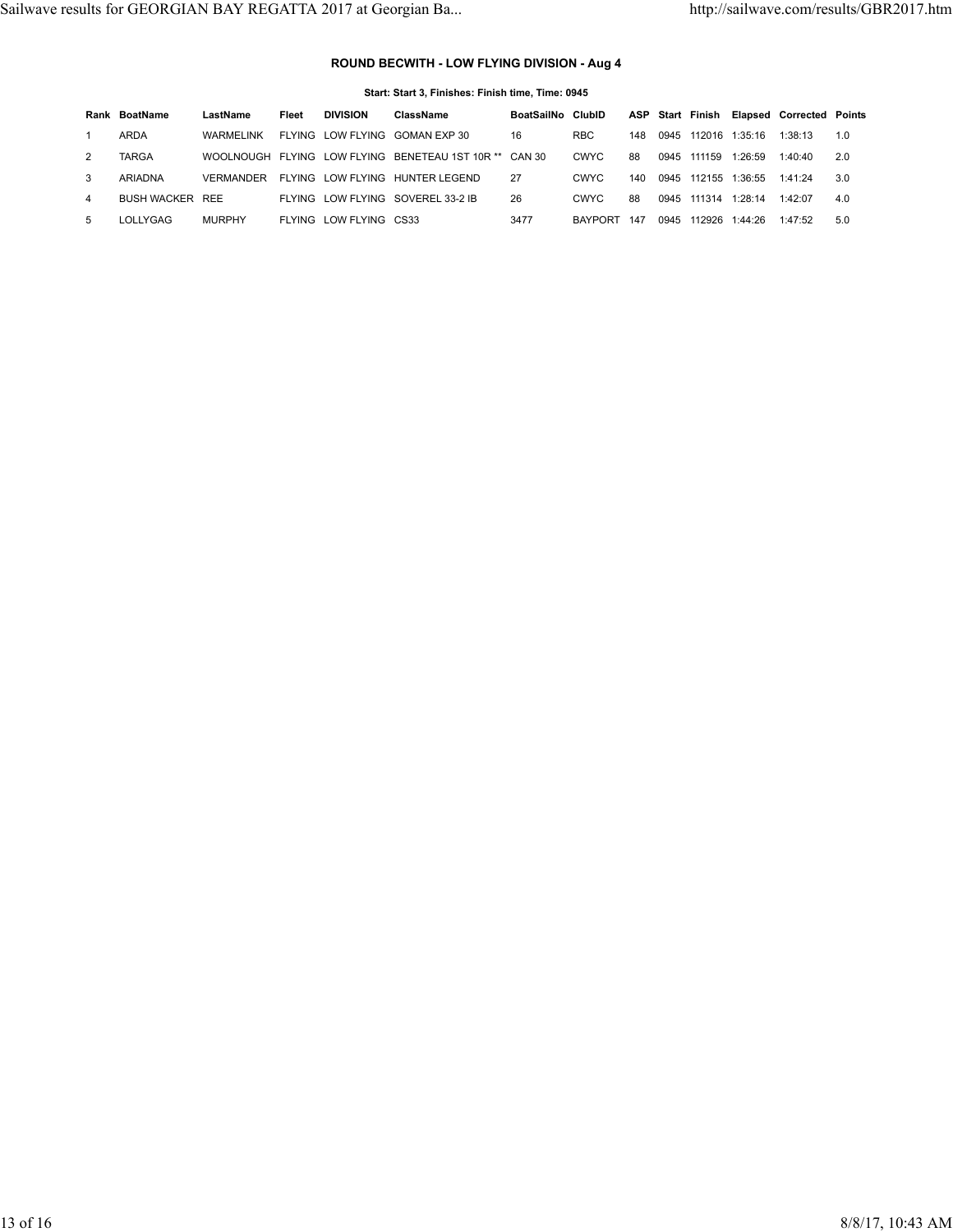# **MBSC - HOPE - LOW WHITE DIVISION - Aug 3**

|  |  |  | Start: Start 2, Finishes: Finish time, Time: 0935, Distance: 20nm |  |
|--|--|--|-------------------------------------------------------------------|--|
|  |  |  |                                                                   |  |

|               | Rank BoatName      | LastName         | Fleet        | <b>DIVISION</b>      | ClassName                       | BoatSailNo ClubID ASP Start Finish Elapsed Corrected Points |            |     |      |                |                     |         |     |
|---------------|--------------------|------------------|--------------|----------------------|---------------------------------|-------------------------------------------------------------|------------|-----|------|----------------|---------------------|---------|-----|
|               | EXPRESSION         | PARKHURST        |              |                      | WHITE LOW WHITE GOMAN EXP 30    | 32017                                                       | MBSC       | 162 | 0935 |                | 135712 4:22:12      | 4:23:36 | 1.0 |
| 2             | QAMOTIO            | CAMPBELL         | WHITE        |                      | LOW WHITE GOMAN EXP 35          | 54363                                                       | CWYC.      | 135 | 0935 |                | 135603 4:21:03      | 4:35:39 | 2.0 |
| $\mathcal{R}$ | <b>GRIZZLY</b>     | WILSON           |              |                      | WHITE LOW WHITE GOMAN EXP 30    | 34335                                                       | MBSC.      | 162 |      |                | 0935 145249 5:17:49 | 5:19:31 | 3.0 |
| 4             | <b>GUARDIAN II</b> | <b>JOHNSTON</b>  | WHITE        | LOW WHITE            | <b>TARTAN 37</b>                | <b>T37</b>                                                  | THYC       | 159 | 0935 |                | 153726 6:02:26      | 6:06:19 | 4.0 |
| 5             | ARIAEL             | WILL             |              |                      | WHITE LOW WHITE BRISTOL 43.3    | 2699                                                        | MBSC.      | 143 | 0935 | 153149 5:56:49 |                     | 6:11:14 | 5.0 |
| 6             | THE PERK           | <b>ROBERTSON</b> | WHITE        | LOW WHITE C&C40 1979 |                                 | 64012                                                       | MBSC       | 114 | 0935 |                | 151424 5:39:24      | 6:12:59 | 6.0 |
|               | <b>WINDHOVER</b>   | <b>FINDLAY</b>   | <b>WHITE</b> |                      | LOW WHITE CATALINA 350-1 WK 120 |                                                             | <b>RBC</b> | 165 | 0935 | 150554 DNF     |                     |         | 9.0 |
| 7             | MALAIKA            | DALLE            | WHITE        | LOW WHITE ELITE 30R  |                                 | 83099                                                       | THYC       | 171 | 0935 |                | <b>DNF</b>          |         | 9.0 |
|               |                    |                  |              |                      |                                 |                                                             |            |     |      |                |                     |         |     |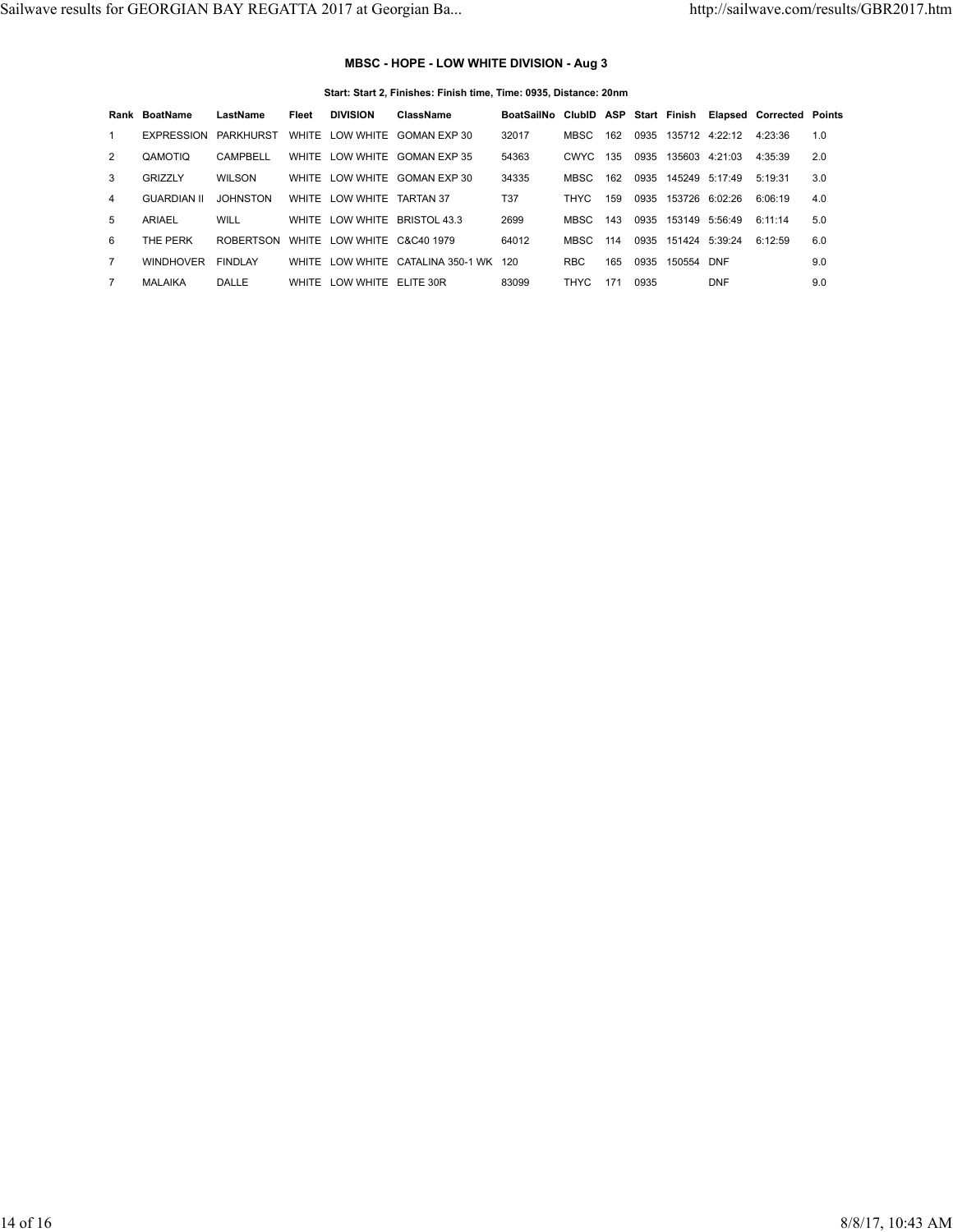## **ROUND BECWITH - LOW WHITE DIVISION - Aug 4**

| Start: Start 2. Finishes: Finish time. Time: 0935 |                    |                  |       |                 |                                       |                                                             |             |     |      |                |            |         |     |
|---------------------------------------------------|--------------------|------------------|-------|-----------------|---------------------------------------|-------------------------------------------------------------|-------------|-----|------|----------------|------------|---------|-----|
|                                                   | Rank BoatName      | LastName         | Fleet | <b>DIVISION</b> | ClassName                             | BoatSailNo ClubID ASP Start Finish Elapsed Corrected Points |             |     |      |                |            |         |     |
|                                                   | QAMOTIO            | CAMPBELL         | WHITE | LOW WHITE       | GOMAN EXP 35                          | 54363                                                       | <b>CWYC</b> | 135 | 0935 | 110208         | 1:27:08    | 1:32:00 | 1.0 |
| 2                                                 | <b>GUARDIAN II</b> | <b>JOHNSTON</b>  | WHITE | LOW WHITE       | <b>TARTAN 37</b>                      | <b>T37</b>                                                  | <b>THYC</b> | 159 | 0935 | 111717         | 1:42:17    | 1:43:23 | 2.0 |
| 3                                                 | ARIAEL             | WILL             | WHITE | LOW WHITE       | BRISTOL 43.3                          | 2699                                                        | <b>MBSC</b> | 143 | 0935 | 111549         | 1:40:49    | 1:44:53 | 3.0 |
| 4                                                 | <b>EXPRESSION</b>  | PARKHURST        |       | WHITE LOW WHITE | GOMAN EXP 30                          | 32017                                                       | <b>MBSC</b> | 162 | 0935 | 112002 1:45:02 |            | 1:45:36 | 4.0 |
| 5                                                 | <b>WINDHOVER</b>   | <b>FINDLAY</b>   |       |                 | WHITE LOW WHITE CATALINA 350-1 WK 120 |                                                             | <b>RBC</b>  | 165 | 0935 | 113209         | 1:57:09    | 1:57:09 | 5.0 |
| 6                                                 | THE PERK           | <b>ROBERTSON</b> |       | WHITE LOW WHITE | C&C40 1979                            | 64012                                                       | MBSC        | 114 | 0935 | 112156         | 1:46:56    | 1:57:31 | 6.0 |
|                                                   | GRIZZLY            | <b>WILSON</b>    |       | WHITE LOW WHITE | GOMAN EXP 30                          | 34335                                                       | MBSC        | 162 | 0935 |                | <b>DNF</b> |         | 9.0 |